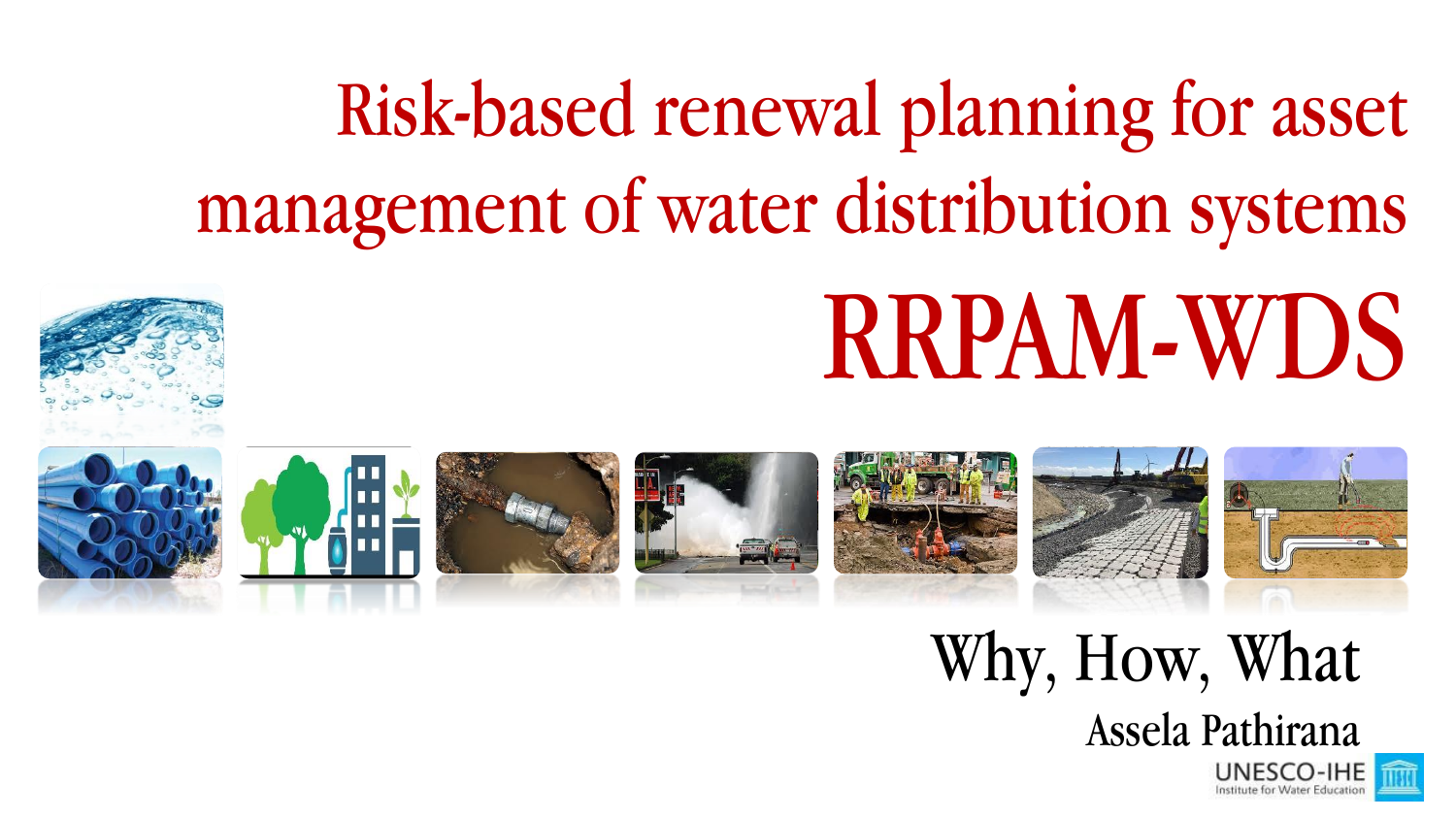

# RRPAM-WDS: Why ?

• Risk-based renewal prioritization –heart of infrastructure asset

management

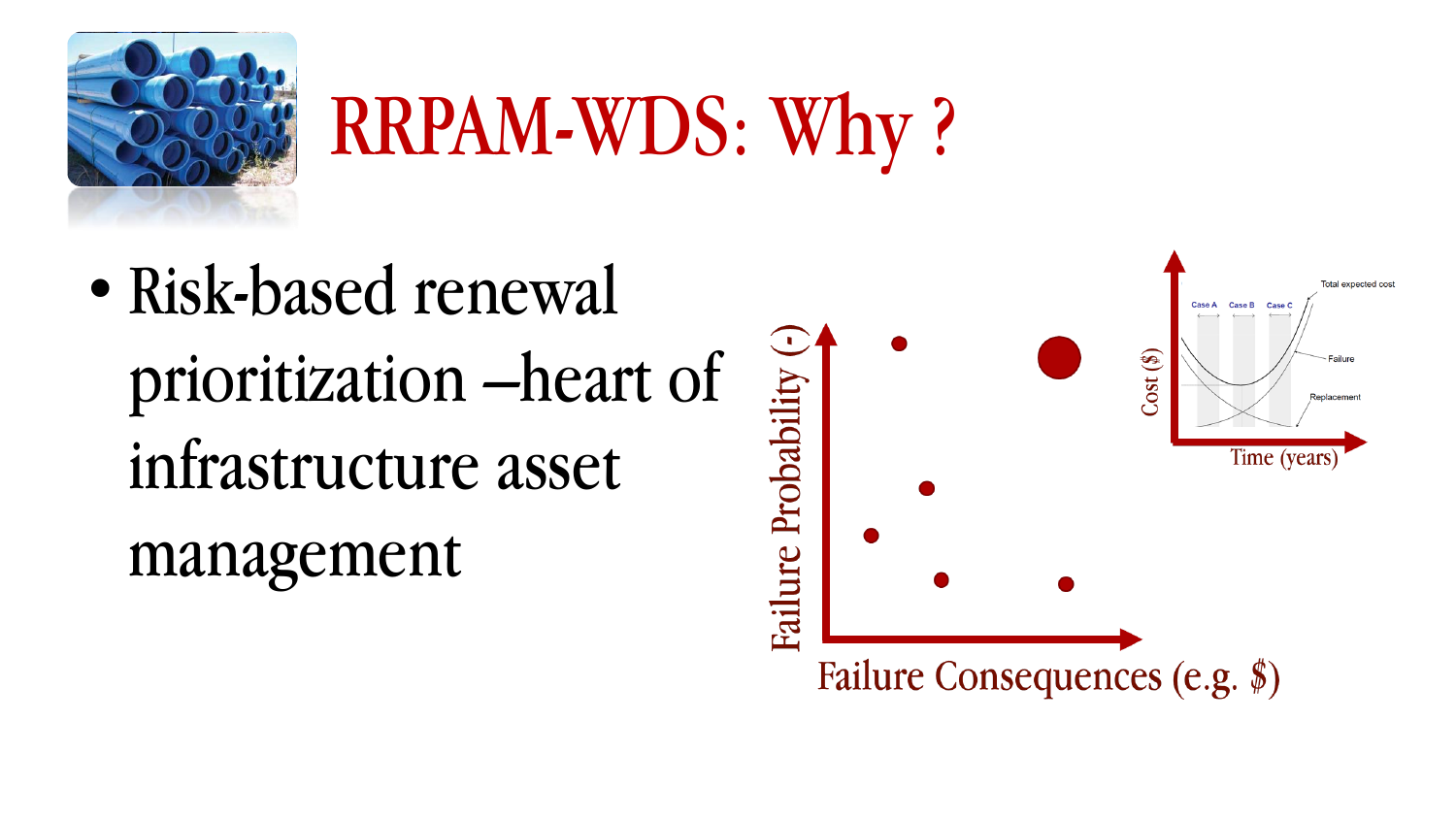

### Short-term replacement

planning

- Optimal replacement time for
	- infrastructure assets

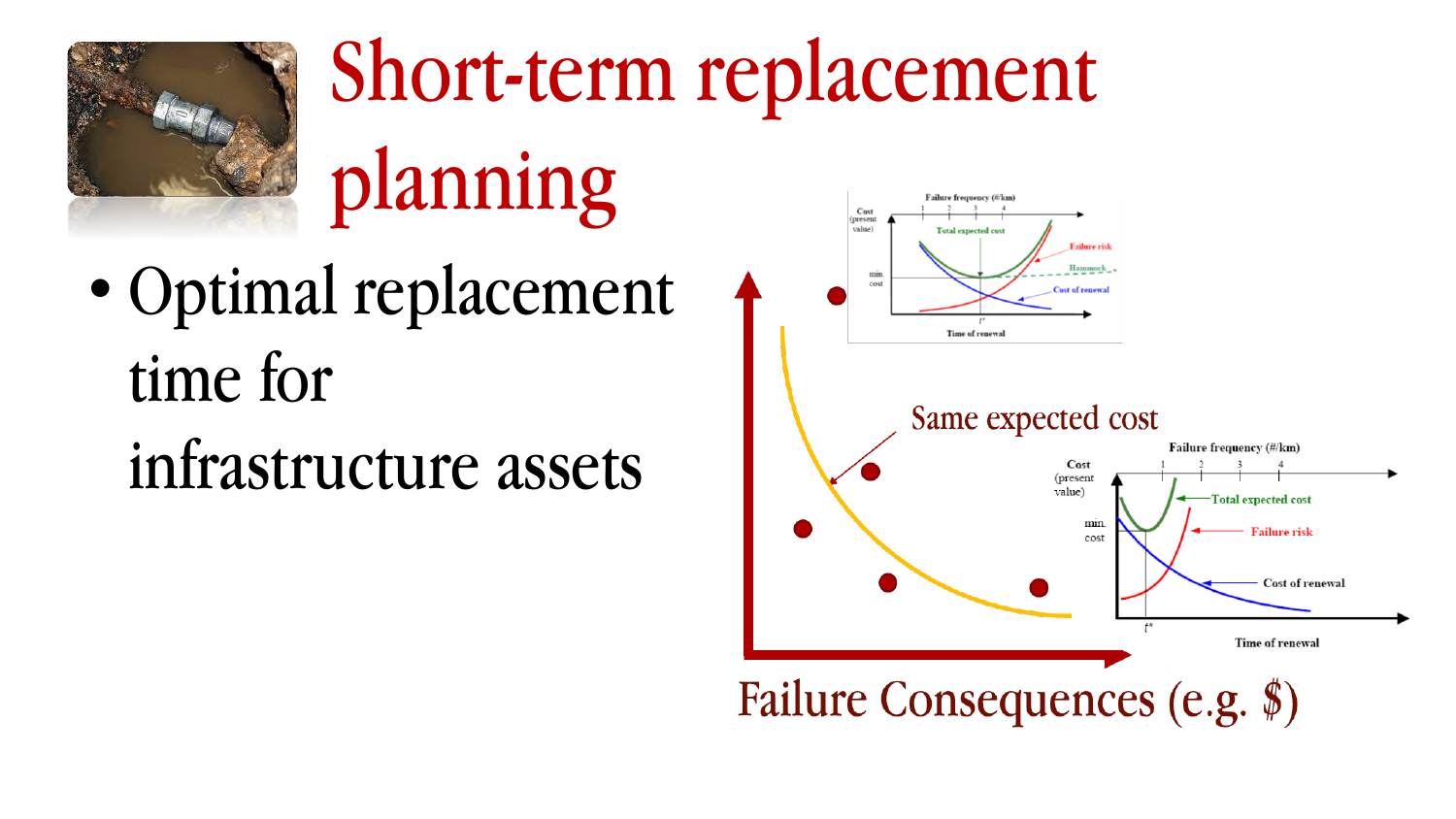

# Challenge

#### (example: Water Distribution network)

- Deterioration modelling
- Consequence (inc. hydraulics)
- Net Present Value



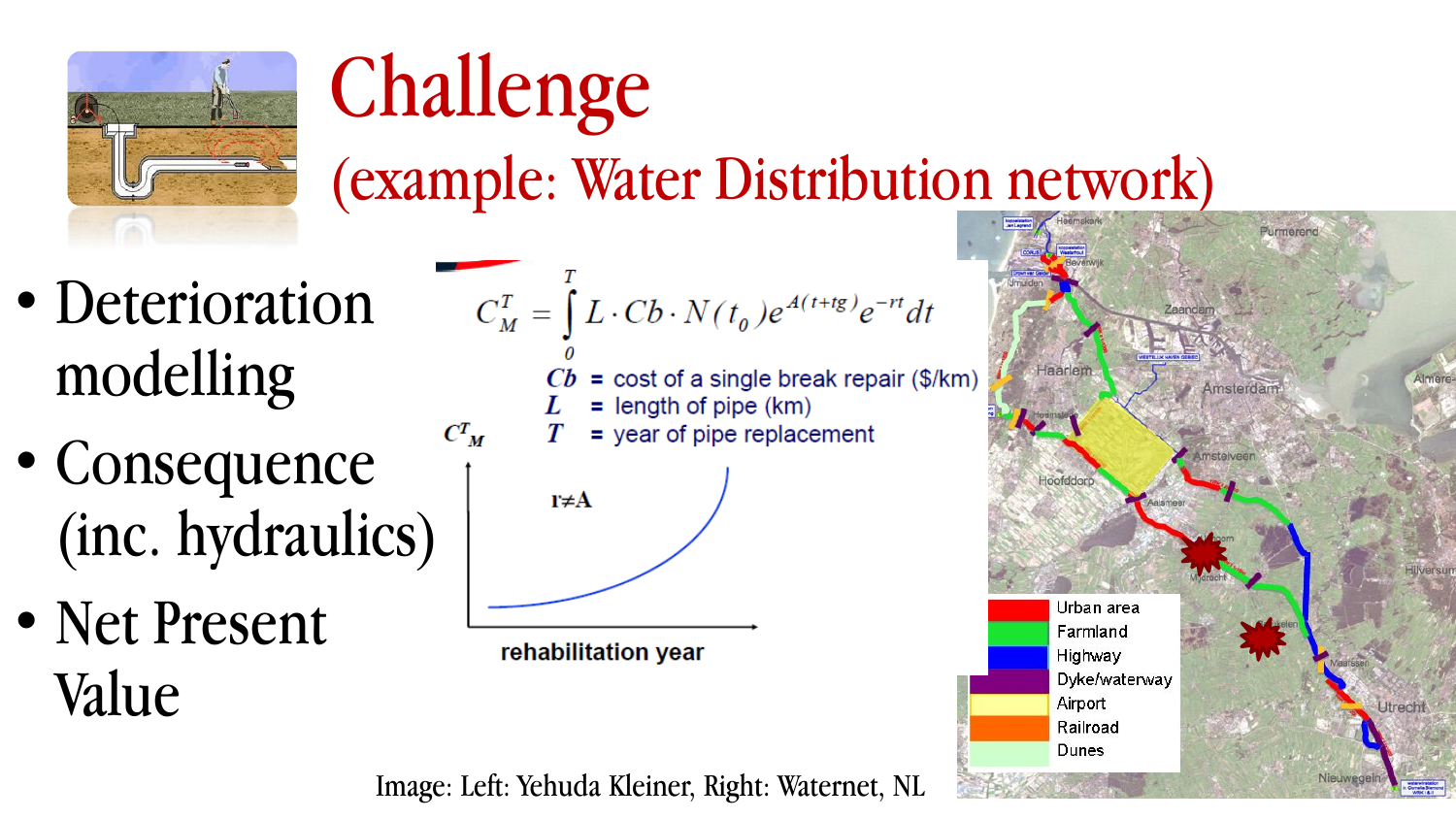

# Challenge in Training room

- Time-consuming calculations
- Non-engineers find difficult

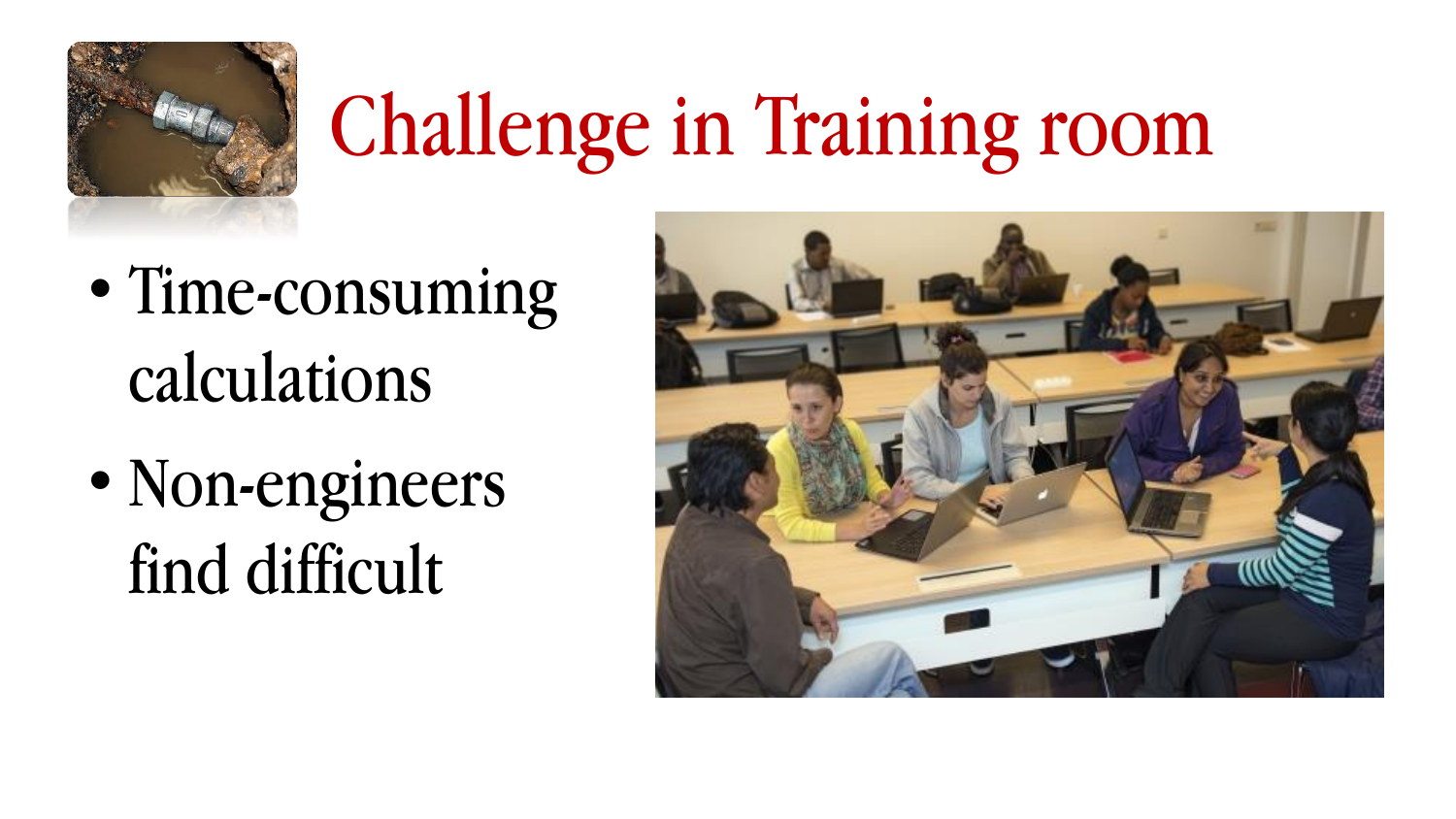

# How (to address this challenge)?

- Envision an easy to use, desktop software tool that (once data is provided) will do all the difficult calculations for the user
- That was the concept of RRPAM-WDS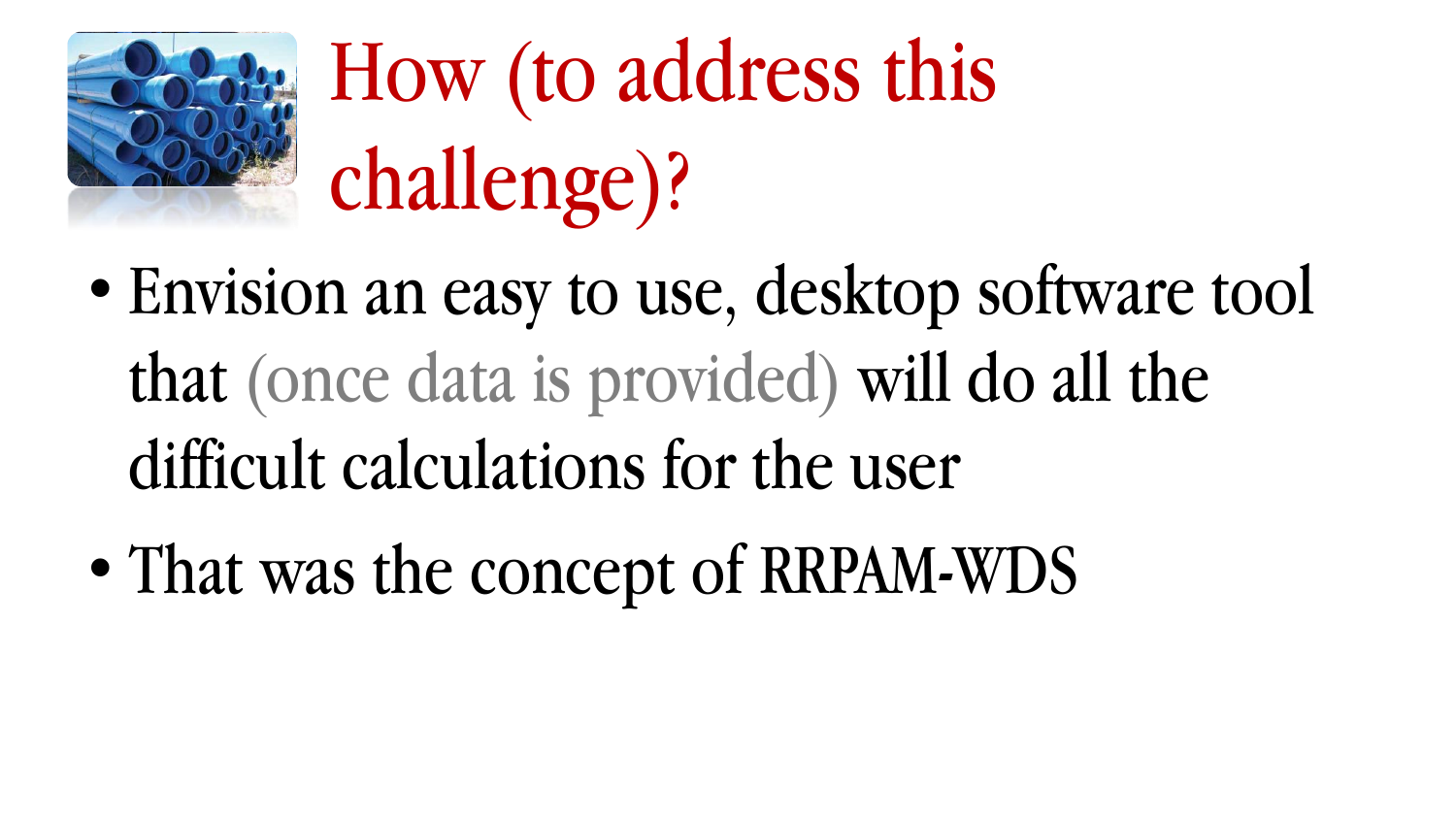

Image: A water distribution system hydraulic model for a rural water supply system in Kenya.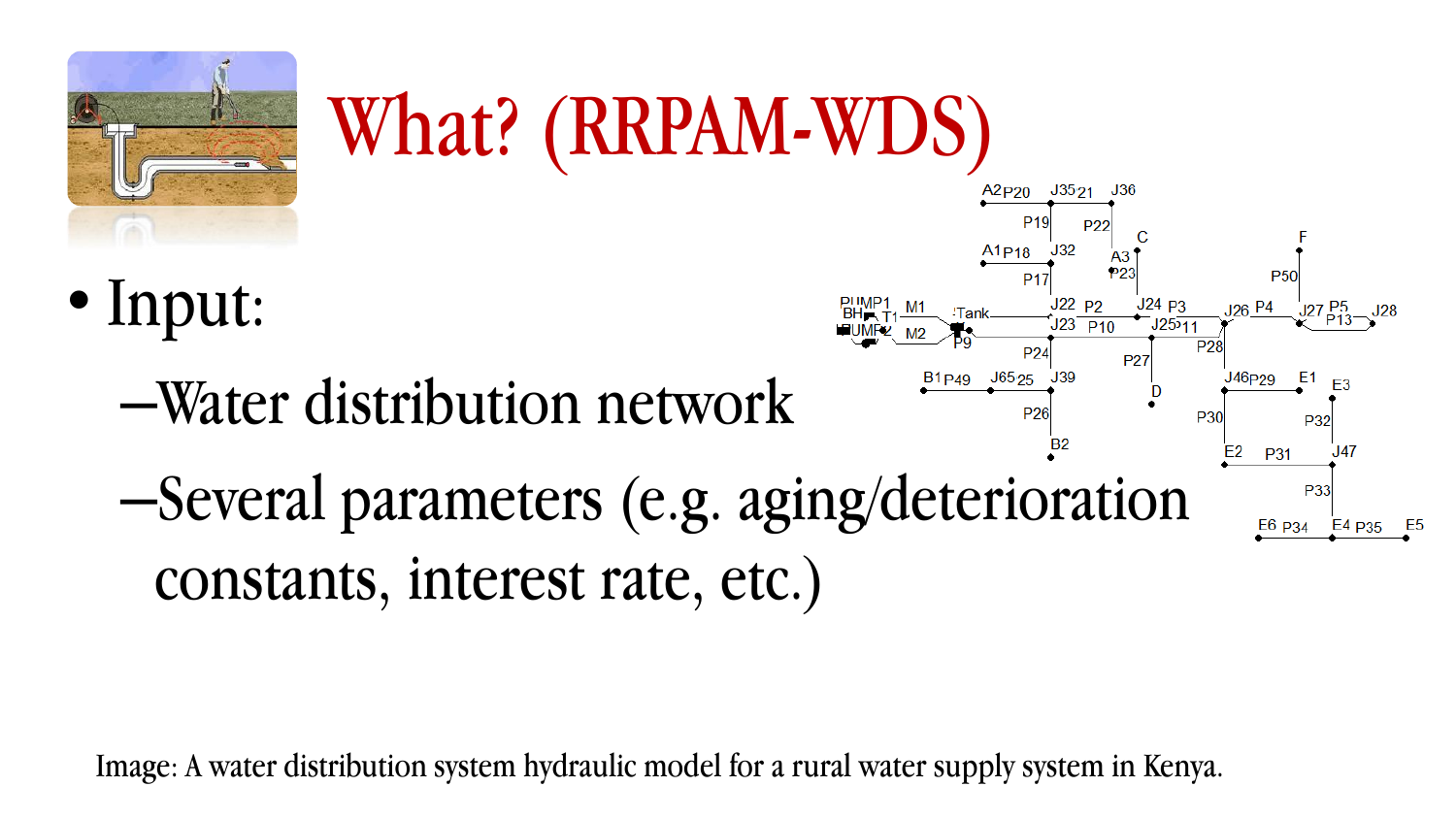

#### RRPAM-WDS – What?

| <b>RRPAMWDS</b>                                                          |                                                                              |                                                                  | $ \Box$ $\times$ |
|--------------------------------------------------------------------------|------------------------------------------------------------------------------|------------------------------------------------------------------|------------------|
| ile View Help                                                            |                                                                              |                                                                  |                  |
| - Project Data                                                           | Whole life cost                                                              | $-0x$                                                            |                  |
| Parameters common to all assets<br>Project                               | <b>VERROBLEGER</b><br>$1,000 -$                                              | Network Map<br>$\blacksquare$                                    | $ \Box$ $\times$ |
| Epanet file of this project-                                             | $750 -$<br>$\mathop{\rm Cost}\nolimits(\mathop{\mathsf{E}}\nolimits)$<br>500 | 1,000                                                            | G                |
| Units<br>Length :<br>Diameter:                                           | $250 -$                                                                      | $750 -$                                                          |                  |
| -Direct cost total system down-<br>$(x1000 \in) 10$                      | $0 -$<br>$\sim$<br>$\sum_{i=1}^{n}$<br>500<br>$\Omega$<br>Time(years)        | $500 -$<br>750<br>1,000                                          |                  |
| Relative size in risk matrix<br>0.001                                    |                                                                              | 250<br>Asset Data                                                | <b>d</b>         |
| Discount rate (%)-<br> 10                                                |                                                                              | $0 -$<br>Property Groi<br>250<br>500<br>$\Omega$<br>Assign to se | 1,000<br>750     |
| Time Horizon (years)<br>$\sqrt{20}$<br>e.<br>$\blacktriangleright$ Apply |                                                                              | - Assigned Groups-                                               |                  |
|                                                                          |                                                                              |                                                                  |                  |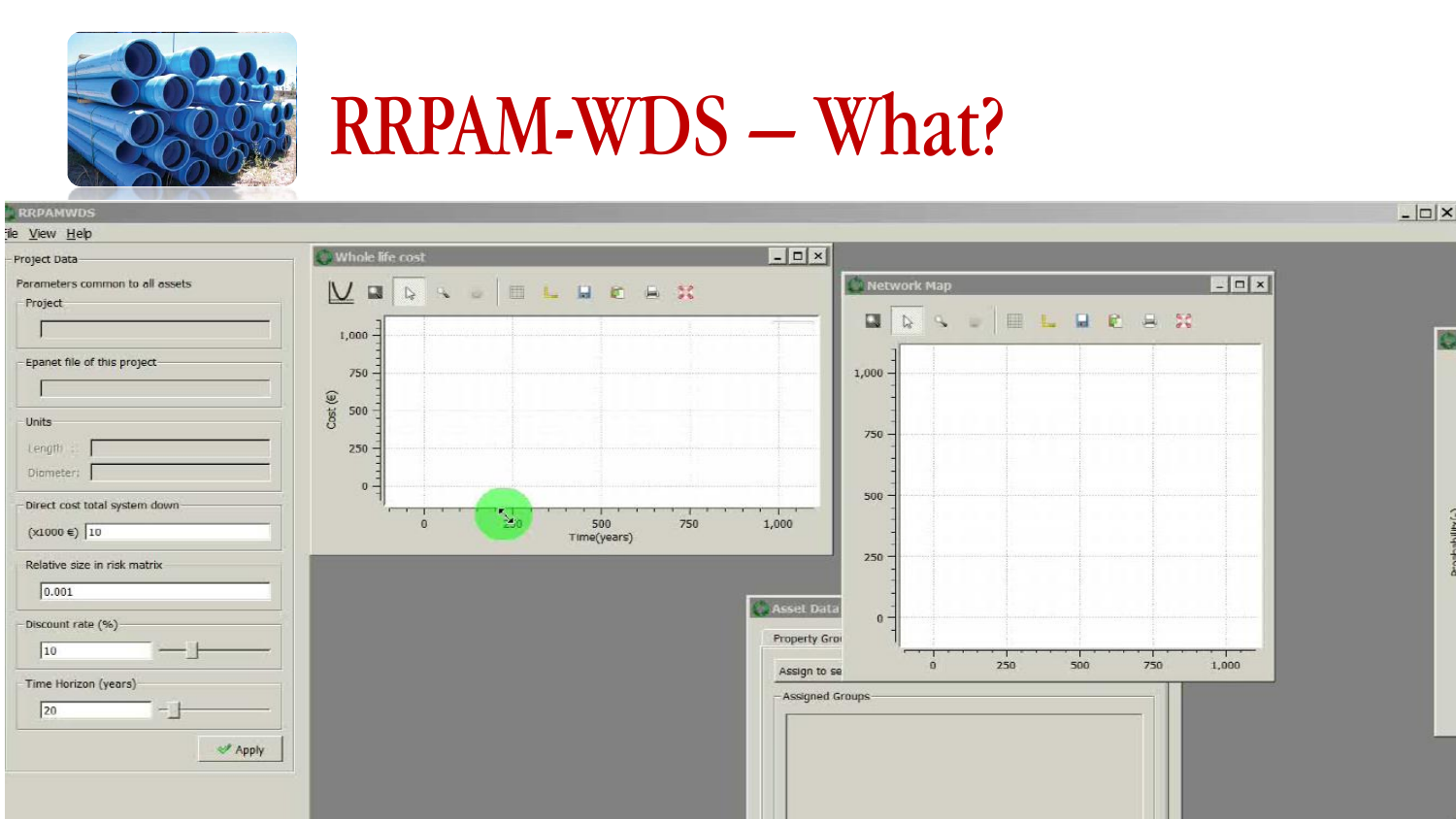

#### RRPAM-WDS - Technical



#### **Overview**



- Open source (GNU GPL v3)
- Python 3.x/2.7 compatible
- GUI with PyQT4
- guiQWT graphical support
- Cross platform (Windows, Linux, OS-X,..)
- Source available at github, download: [https://github.com/asselapathirana/RRPam-](https://github.com/asselapathirana/RRPam-WDS/releases/latest)WDS/releases/latest
- [Fully documented online \(https://rrpam](https://rrpam-wds.readthedocs.io/)wds.readthedocs.io)
- Fully tested code with 92% Test coverage!
- Continuous integration with travis-ci/appveyor